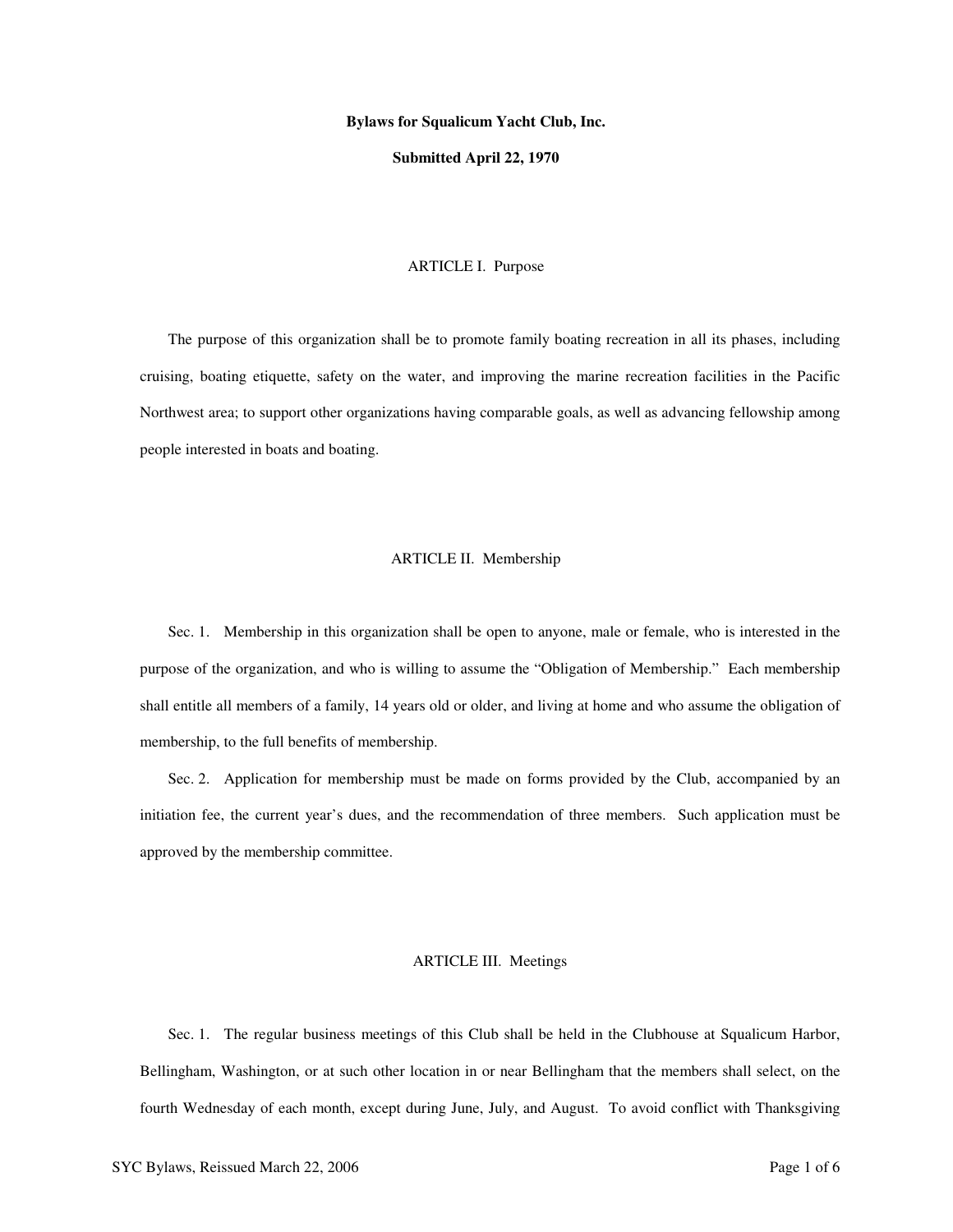and Christmas, the November and/or December meetings may be held on dates agreed upon by the membership at the previous meeting.

Sec. 2. Ten percent (10%) of the membership must be present to constitute a quorum in order to conduct any Club business. Each person who is a member shall be entitled to one vote.

Sec. 3. Special meetings may be called by the Commodore or the bridge whenever they shall deem such meeting to be desirable for the best interests of the club. The purpose of the meeting shall be stated in the call and, except in cases of emergency, at least three days' notice shall be given. No business other than that contained in the call may be considered at such special meeting.

#### ARTICLE IV. Nomination and Election

Sec. 1. Thirty (30) days prior to the business meeting in September, the Commodore shall appoint a Nominating Committee of three (3) members, whose duty shall be to bring to the September business meeting a slate of officers who are willing to serve for the following year.

Sec. 2. In addition to the nominations by the Committee, there shall be a call for nominations from the floor at the September meeting.

Sec. 3. Under the order of New Business, after a second call for nominations from the floor, the Annual Election of Officers shall be held at the October business meeting.

Sec. 4. The Annual Installation of Officers is to be held prior to December 1 each year. This installation meeting may be in lieu of the regular November business meeting.

Sec. 5. The newly elected officers shall take over their duties after the Annual Installation of Officers each year.

# ARTICLE V. Officers

Sec. 1. The officers of this Club shall consist of: Commodore, Vice-Commodore, Rear-Commodore, Secretary, Treasurer, Immediate Past Commodore, and two (2) Trustees. Term of office shall be for one (1)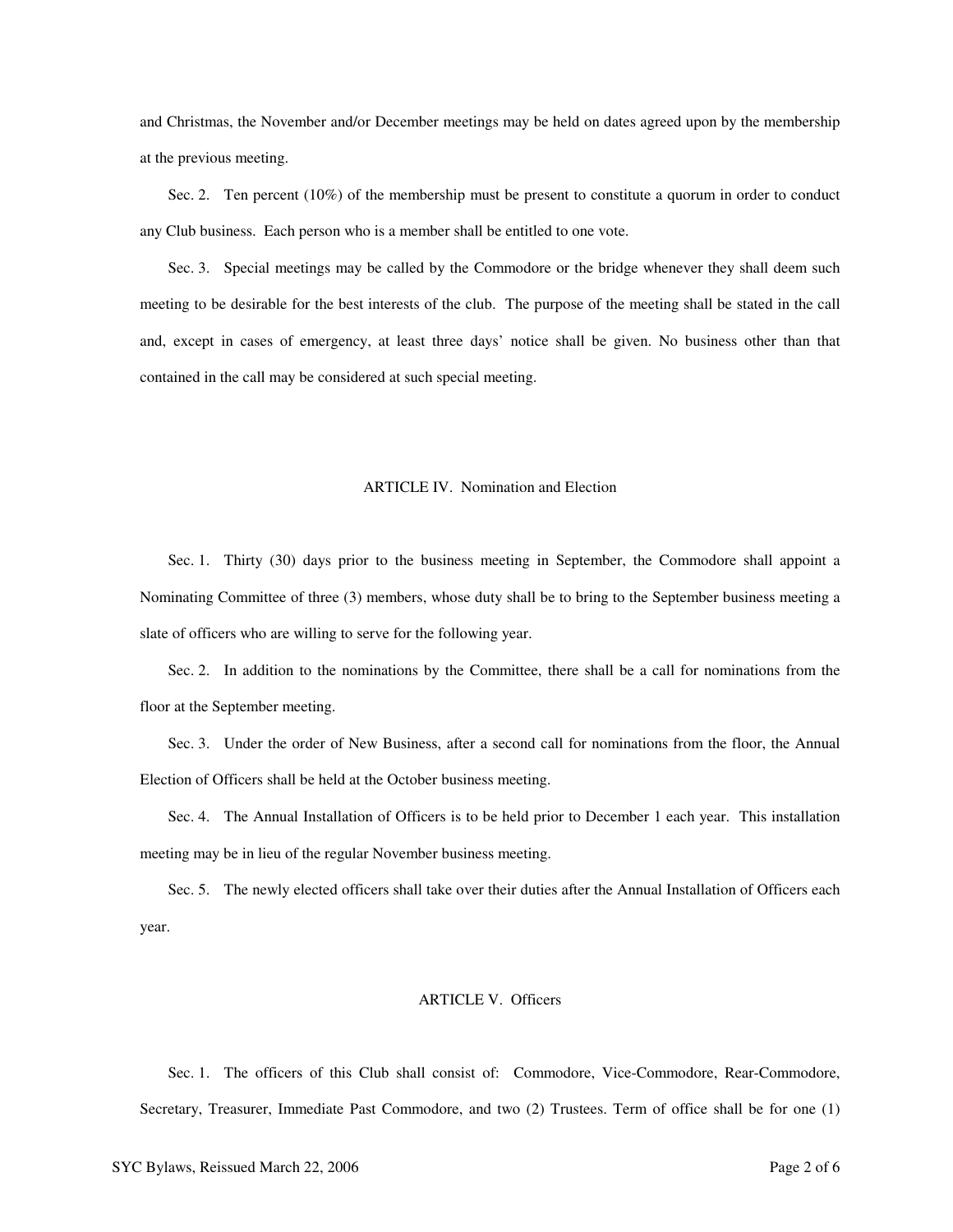year, except for Trustees, which shall be for two (2) years. At the first election following adoption of these bylaws, one Trustee shall be elected for one (1) year, so that each year there will be one Trustee elected thereafter.

Sec. 2. No person shall hold more than one office concurrently.

Sec. 3. Any member of this Club, in good standing, shall be eligible for election to any office; however, it is recommended that the officers, other than the Secretary and Treasurer, will follow a line of succession, namely: First year: Rear-Commodore; Second year: Vice-Commodore; Third year: Commodore.

## ARTICLE VI. Duties of Officers

Sec. 1. It shall be the duty of the Commodore to preside at all business meetings, act as the Chairman of the Governing Board, appoint committees to assist in furthering the welfare of the Club, be an ex-officio member of all committees, and provide general supervision over all affairs of the Club.

Sec. 2. It shall be the duty of the Vice-Commodore to preside in the absence of the Commodore, to assist him in the execution of his duties, and to act as Chairman of the in-house activities and programs of the Club.

Sec. 3. It shall be the duty of the Rear-Commodore to preside in the absence of both the Commodore and Vice-Commodore, and to assist them in carrying out their respective duties, as well as to be Chairman of the Cruise Committee.

Sec. 4. It shall be the duty of the Secretary to keep a record of the proceedings of the Club, conduct its correspondence, and see that dues notices are mailed to members.

Sec. 5. It shall be the duty of the Treasurer to receive all money due the Club, and to pay all bills approved by the Governing Boards, or voted by the membership at any regular meeting. The records of the Treasurer shall be subject to an audit by the Governing Board in conducting the routine business of the Club.

Sec. 6. It shall be the duty of the immediate past commodore to act as chair of the house committee.

Sec. 7. It shall be the duty of the trustees to ensure that, in all deliberations and actions by the governing board, the long-standing values and traditions of the club are taken into consideration.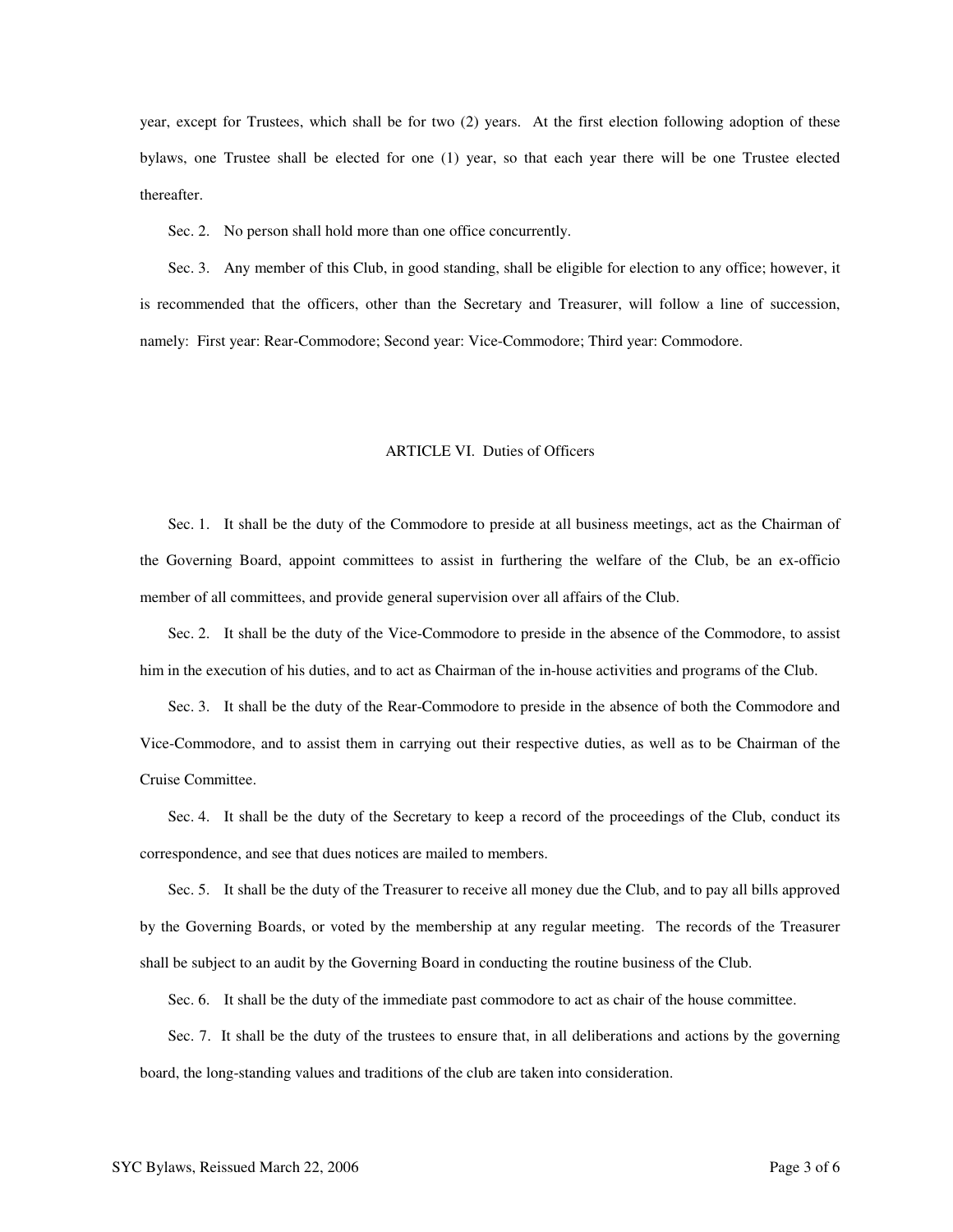## ARTICLE VII. Governing Board (Bridge)

The Governing Board shall consist of the Commodore, Vice-Commodore, Rear-Commodore, Secretary, Treasurer, Immediate Past Commodore, and the two (2) Trustees. The Governing Board shall conduct the routine business of the Club, at the direction of the membership. Four (4) members of the Governing Board shall constitute a quorum.

## ARTICLE VIII. Fiscal Year

The fiscal year of this organization shall be from November 1 through October 31 of the following calendar year.

## ARTICLE IX. Dues, Initiation Fees, and Special Assessments

Sec. 1. The dues, initiation fees, and any special assessments of this organization shall be established by the membership.

Sec. 2. Dues shall apply to each family membership as defined by Article II, Sec. 1, or for a single membership, and are due and payable in the month of October each year. Members who have not paid their dues by February 1 of any calendar year shall be considered "not in good standing" and their names will not be listed in the roster of members for that year. Any member "not in good standing" may regain good standing by payment of such dues as are owed to the club.

Sec. 3. Members in good standing shall be entitled to rent the clubhouse at the minimum rate as set by the governing board.

Sec. 4. For new members initiated during the September or October meetings, dues shall be considered paid through the end of that fiscal year and the following year.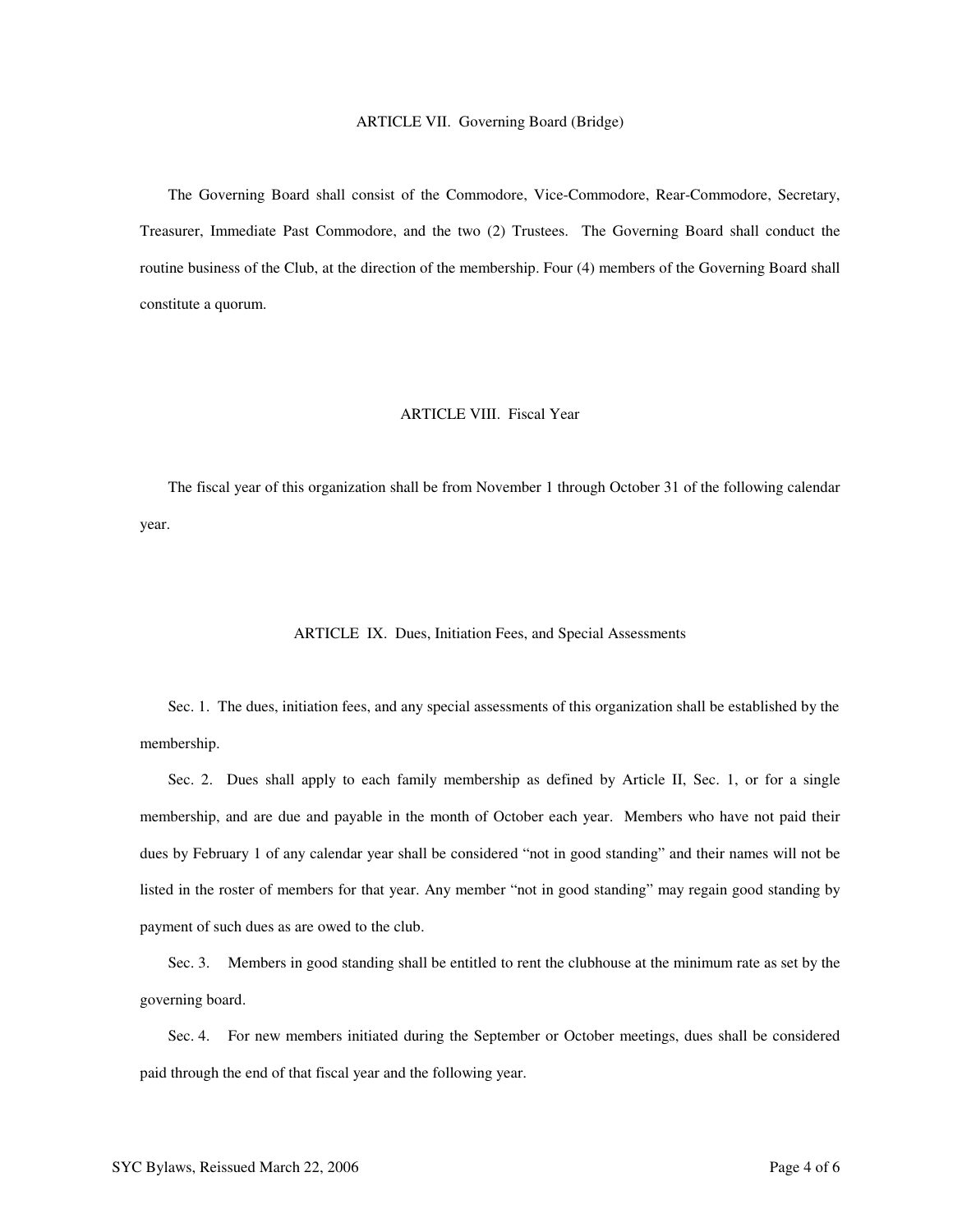Sec. 5. Changes to annual dues and/or initiation fees or the levying of any special assessments may be made by the membership in the following manner:

A. Present proposed changes at any regular meeting.

B. Provide proposed changes directly to each member by his or her regular means of notification (U.S. mail or other print or electronic means) at least one (1) week prior to the next regular meeting

C. Present for discussion and vote at the next regular meeting. A two-thirds (2/3) affirmative vote of the members present is required for passage.

# ARTICLE X. Clubhouse

Sec. 1. The Clubhouse shall be reserved for use of the Club for social purposes on each fourth Wednesday of each month, and at such other times as the Club may decide.

Sec. 2. The Club shall retain the power to regulate its policy pertaining to the rental of the Clubhouse.

# ARTICLE XI. Amendments

These by-laws may be amended by the membership in the following manner:

- A. Present proposed changes in writing at any regular meeting.
- B. Provide proposed changes directly to each member by his or her regular means of notification (U.S. mail or other print or electronic means) at least one (1) week prior to the next regular meeting
- C. Present for discussion and vote at the next regular meeting. A two-thirds (2/3) affirmative vote of the members present is required for passage.